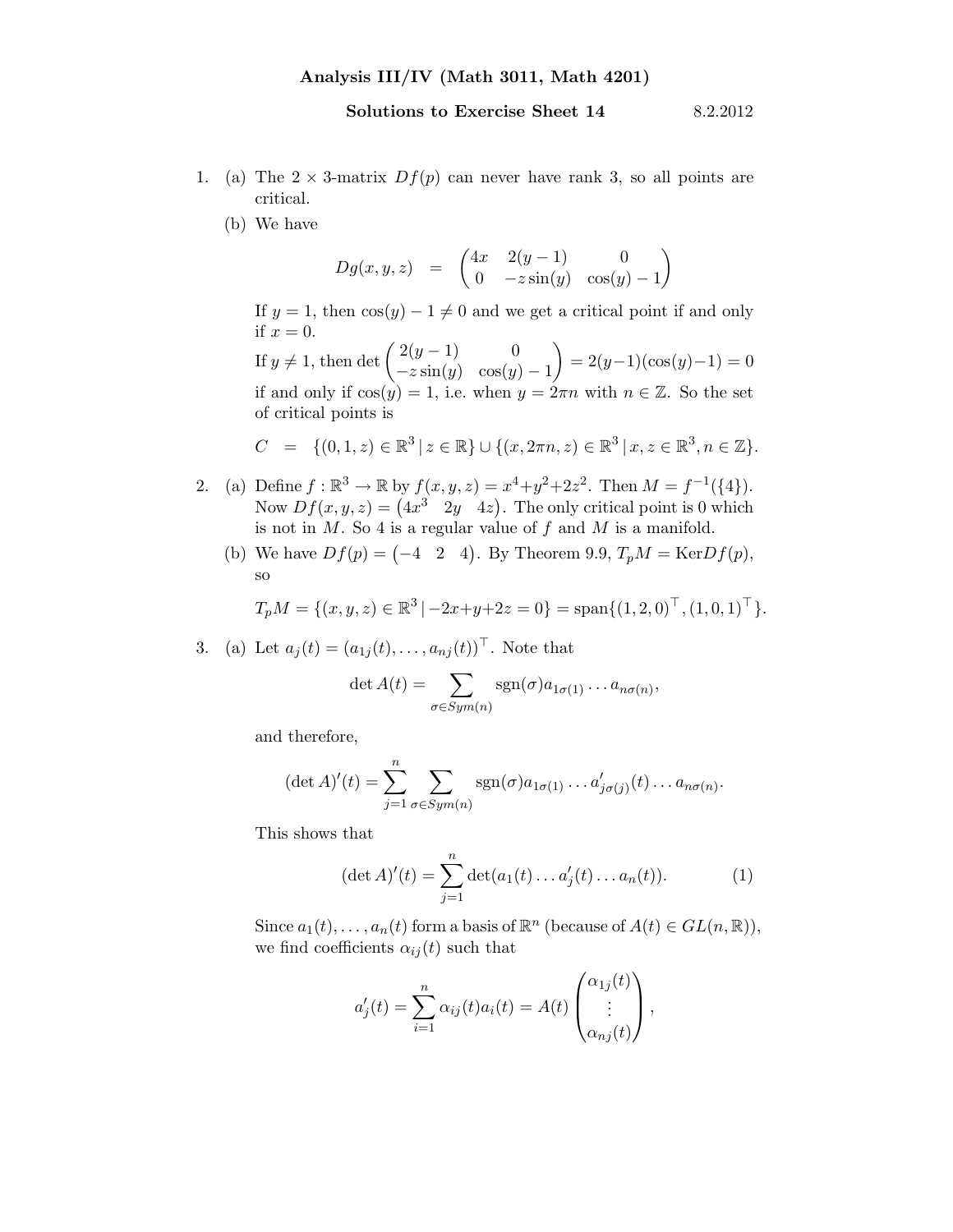i.e.,  $A'(t) = A(t) \cdot (\alpha_{ij}(t))$ . Plugging this into (1), we conclude that

$$
(\det A)'(t) = \sum_{j=1}^n \det(a_1(t) \dots \alpha_{jj}(t) a_j(t) \dots a_n(t)) = \sum_{j=1}^n \alpha_{jj}(t) \det A(t),
$$

which shows that

$$
(\det A)'(t) = \det A(t) \cdot \operatorname{tr}(\alpha_{ij}(t)).
$$

The result follows now from  $(\alpha_{ij}(t)) = A(t)^{-1}A'(t)$ .

(b) We know that  $SL(n, \mathbb{R})$  is a differentiable manifold of dimension  $n^2 - 1$ . Therefore,  $T_{\text{Id}} SL(n, \mathbb{R}) \subset M(n\mathbb{R}) \cong \mathbb{R}^{n^2}$  is a subspace of dimension  $n^2 - 1$ . Let

$$
A:(-\epsilon,\epsilon)\rightarrow SL(n,\mathbb{R})
$$

be a curve with  $A(0) = \text{Id}$ . Then  $\det A(t) = 1$ , and (a) implies

$$
0 = (\det A)'(0) = (\det A(0)) \cdot \text{tr}(A^{-1}(0)A'(0)) = \text{tr}(A'(0).
$$

We conclude that  $T_{\text{Id}}SL(n,\mathbb{R}) \subset \{B \in M(n,\mathbb{R}) \mid \text{tr}B = 0\}.$  Since tr $B = 0$  means the linear condition  $\sum_i b_{ii} = 0$ , we conclude that  ${B \in M(n,\mathbb{R}) \mid \text{tr}B = 0}$  is of dimension  $n^2 - 1$ . By dimension arguments, both spaces must be equal, i.e.,

$$
T_{\mathrm{Id}}SL(n\mathbb{R}) = \{ B \in M(n,\mathbb{R}) \mid \mathrm{tr}B = 0 \}.
$$

4. Define  $g: \mathbb{R}^3 \to \mathbb{R}^2$  by  $g(x, y, z) = ((x - 1)^2 + y^2 - 5, y - z)$ . Then  $M = g^{-1}(\{(0,0)\})$  is closed. It is also bounded, as  $(x - 1)^2 + y^2 = 5$ implies that  $|x|, |y| \leq 3$ , and  $z = y$  shows that if  $(x, y, z) \in M$ , then  $|x|, |y|, |z| \leq 3$ . By the Heine-Borel Theorem, M is compact. To see that M is a manifold, look at

$$
Dg(x, y, z) = \begin{pmatrix} 2(x - 1) & 2y & 0 \\ 0 & 1 & -1 \end{pmatrix}
$$

To get a critical point, we need  $y = 0$  and  $x = 1$ . But then  $g_1(x, y, z) =$  $-5 \neq 0$ , so  $(0, 0)$  is a regular value, i.e., M is a manifold. To get the critical points of  $f$ , we define

$$
F(x, y, z, \lambda, \mu) = x^2 + y^2 + z + \lambda((x - 1)^2 + y^2 - 5) + \mu(y - z)
$$

The partial derivatives of  $F$  give rise to the following equations.

$$
2x + 2(x - 1)\lambda = 0
$$
  
\n
$$
2y + 2y\lambda + \mu = 0
$$
  
\n
$$
1 - \mu = 0
$$
  
\n
$$
(x - 1)^2 + y^2 - 5 = 0
$$
  
\n
$$
y - z = 0.
$$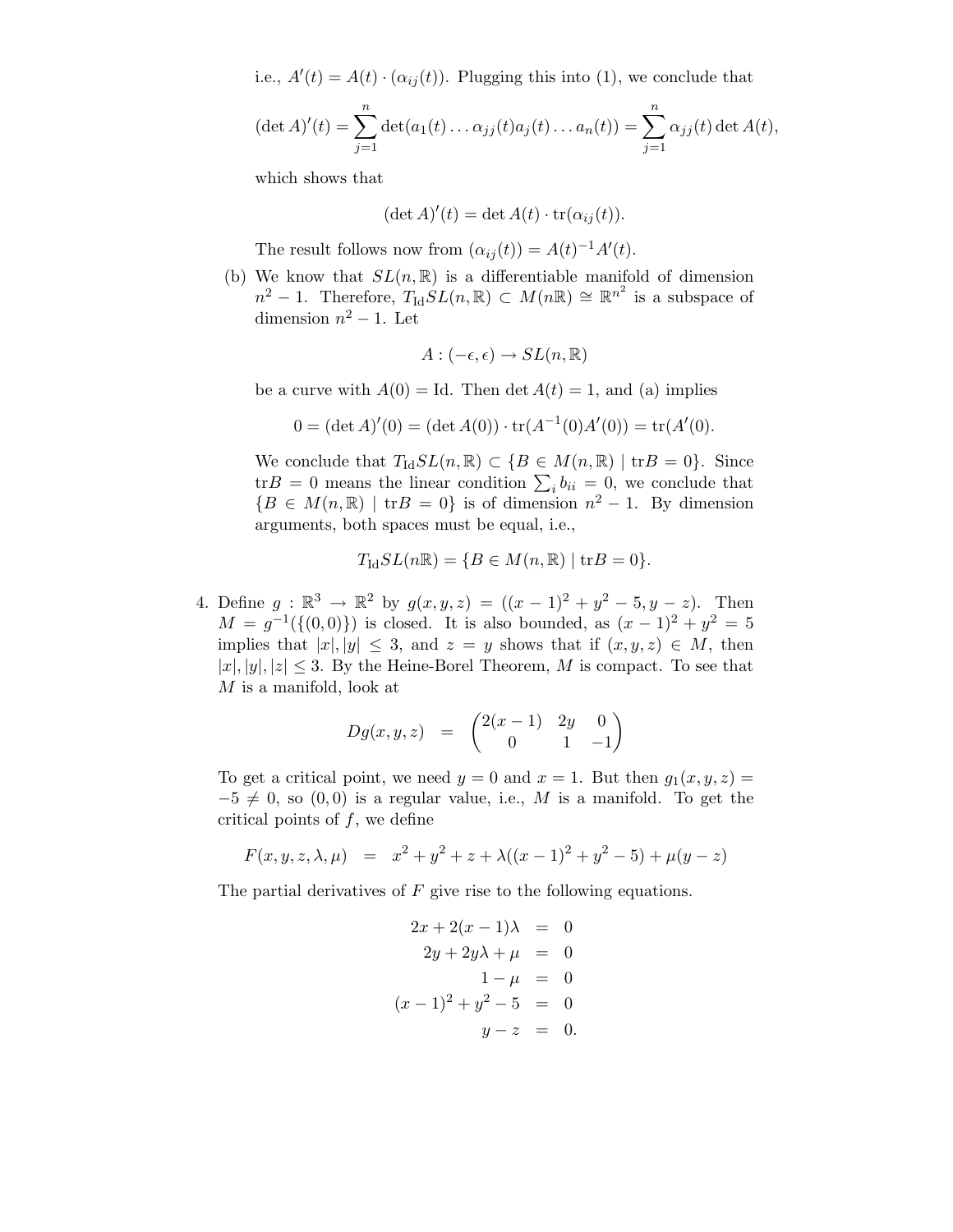So  $\mu = 1$  and  $z = y$ . Using equation 2, we get  $\lambda = \frac{-1-2y}{2y}$  $\frac{1-2y}{2y}$ , and using this in equation 1 gives

$$
2x + 2(x - 1) \frac{-1 - 2y}{2y} = \frac{2x2y - 2x - 2x2y + 2 + 4y}{2y}
$$

$$
= \frac{4y - 2x + 2}{2y}
$$

$$
= \frac{2y - x + 1}{y}
$$

and this is equal to 0 if and only if  $x = 2y + 1$ . Equation 4 is then  $4y^2 + y^2 = 5$ , which gives that  $y = \pm 1$  and  $x = 1 \pm 2$ . The critical points are therefore  $p_1 = (3, 1, 1)$  and  $p_2 = (-1, -1, -1)$ . Now  $f(p_1) = 11$  and  $f(p_2) = 1$ , which gives the result.

5. (a) The distance is maximal if and only if the square of the distance is maximal, so we look for the point with maximal value of the function  $f(x, y, z) = (x - 1)^2 + (y - 2)^2 + (z - 3)^2$ , where  $(x, y, z) \in S^2$ . Define

$$
F(x, y, z, \lambda) = (x - 1)^2 + (y - 2)^2 + (z - 3)^2 + \lambda (x^2 + y^2 + z^2 - 1).
$$

Taking partial derivatives, we get the following equations.

$$
2(x - 1) + 2\lambda x = 0
$$
  
\n
$$
2(y - 2) + 2\lambda y = 0
$$
  
\n
$$
2(z - 3) + 2\lambda z = 0
$$
  
\n
$$
x^{2} + y^{2} + z^{2} = 1.
$$

This gives that

$$
x = \frac{1}{1+\lambda}
$$
  

$$
y = \frac{2}{1+\lambda}
$$
  

$$
z = \frac{3}{1+\lambda}
$$

which together with the last equation gives  $(1+\lambda)^2 = 14$ . Therefore the extremal points are

$$
\left(\frac{1}{\sqrt{14}}, \frac{2}{\sqrt{14}}, \frac{3}{\sqrt{14}}\right)
$$
 and  $\left(-\frac{1}{\sqrt{14}}, -\frac{2}{\sqrt{14}}, -\frac{3}{\sqrt{14}}\right)$ .

The second point has the bigger distance to  $(1, 2, 3)$ . As  $S^2$  is compact, this point represents the point on the sphere with the maximal distance to  $(1, 2, 3)$ .

(b) Elementary geometry shows that the largest rectangles will have their sides parallel to the x- and y-axes, so if  $(x, y)$  denotes a corner on the ellipse, the other corners are given by  $(-x, y)$ ,  $(x, -y)$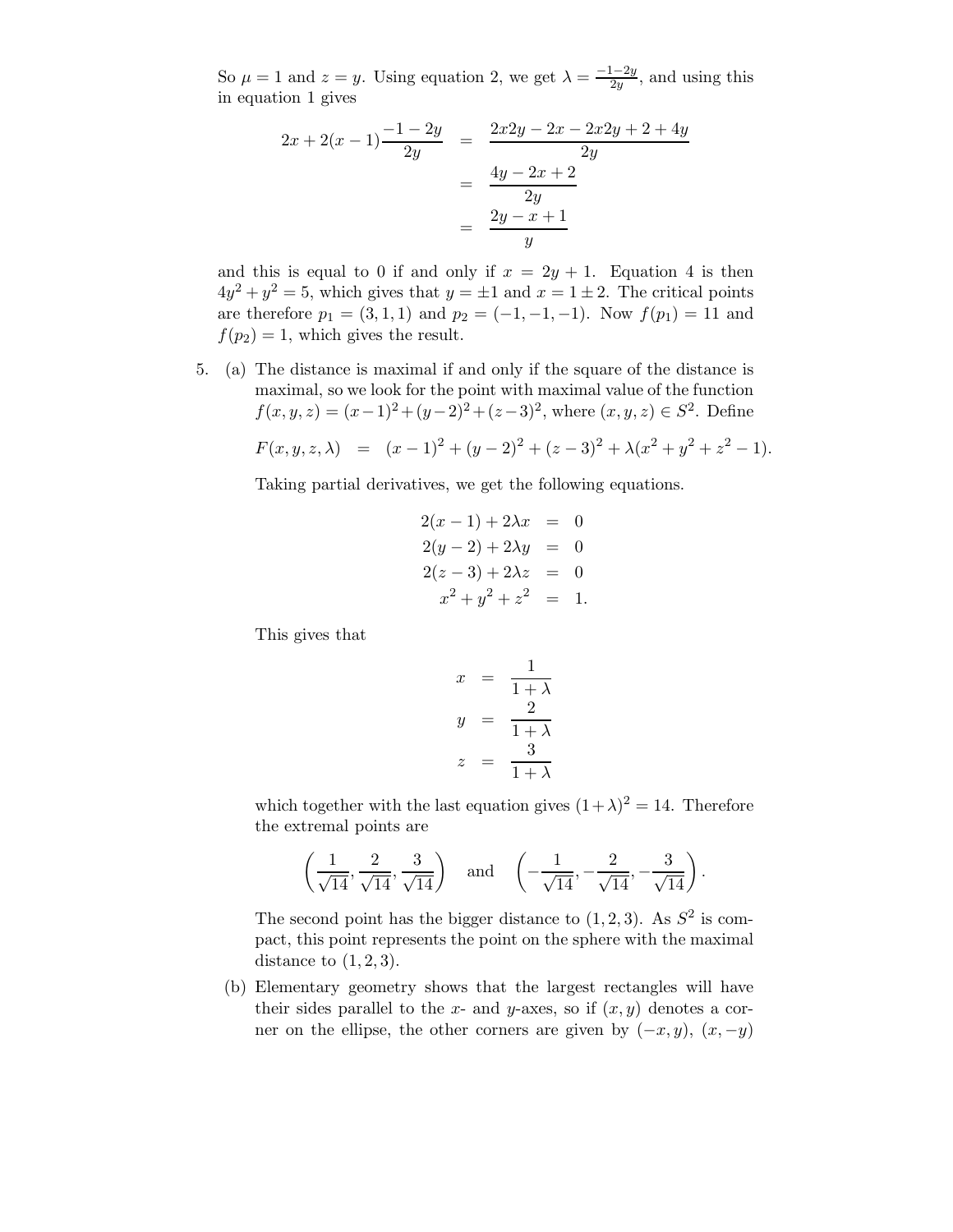and  $(-x, -y)$ . In particular half the perimeter is given by  $2x + 2y$ (assuming that  $x, y \geq 0$ ). Note that the ellipse is a 1-dimensional manifold. We therefore want to maximize  $f(x, y) = 2x + 2y$  on the ellipse. Define

$$
F(x, y, \lambda) = 2x + 2y + \lambda \left(\frac{x^2}{a^2} + \frac{y^2}{b^2} - 1\right).
$$

The partial derivatives give the equations

$$
2 + \frac{2\lambda x}{a^2} = 0
$$
  

$$
2 + \frac{2\lambda y}{b^2} = 0
$$
  

$$
\frac{x^2}{a^2} + \frac{y^2}{b^2} = 1.
$$

Solving these equations, and noting that we want  $x, y \geq 0$ , we get  $\lambda = -\sqrt{a^2 + b^2}$ , and

$$
x = \frac{a^2}{\sqrt{a^2 + b^2}}
$$

$$
y = \frac{b^2}{\sqrt{a^2 + b^2}}
$$

which represents corner points for the rectangle of greatest perimeter inside the ellipse.

6. (a) We want to find the minimum of  $f(u, v) = \frac{1}{p}u^p + \frac{1}{q}v^q$  under the condition  $u \cdot v = 1$ ,  $u, v > 0$ . Note that the condition describes a 1dimensional submanifold of  $\mathbb{R}^2$ , the points are the graph of  $g(u) = \frac{1}{u}$ for  $u > 0$ . Note that this is not a compact manifold, but if  $u \to 0$  or  $u \to \infty$ , we get  $f(u, 1/u) \to \infty$ , so the minimum is taken somewhere in the middle. Define

$$
F(u, v, \lambda) = \frac{1}{p}u^{p} + \frac{1}{q}v^{q} + \lambda(u \cdot v - 1).
$$

This gives rise to the equations

$$
u^{p-1} + \lambda v = 0
$$
  

$$
v^{q-1} + \lambda u = 0
$$
  

$$
u \cdot v = 1.
$$

This implies  $v^p = -1/\lambda = u^q$ , which implies  $u^{p+q} = 1$ . We therefore get only one critical point for  $u = v = 1$ , which has to be the minimum for f by the discussion above. Also note that  $f(1, 1) = 1$ , so

$$
1 \leq f(u,v)
$$

for all positive u, v with  $uv = 1$ .